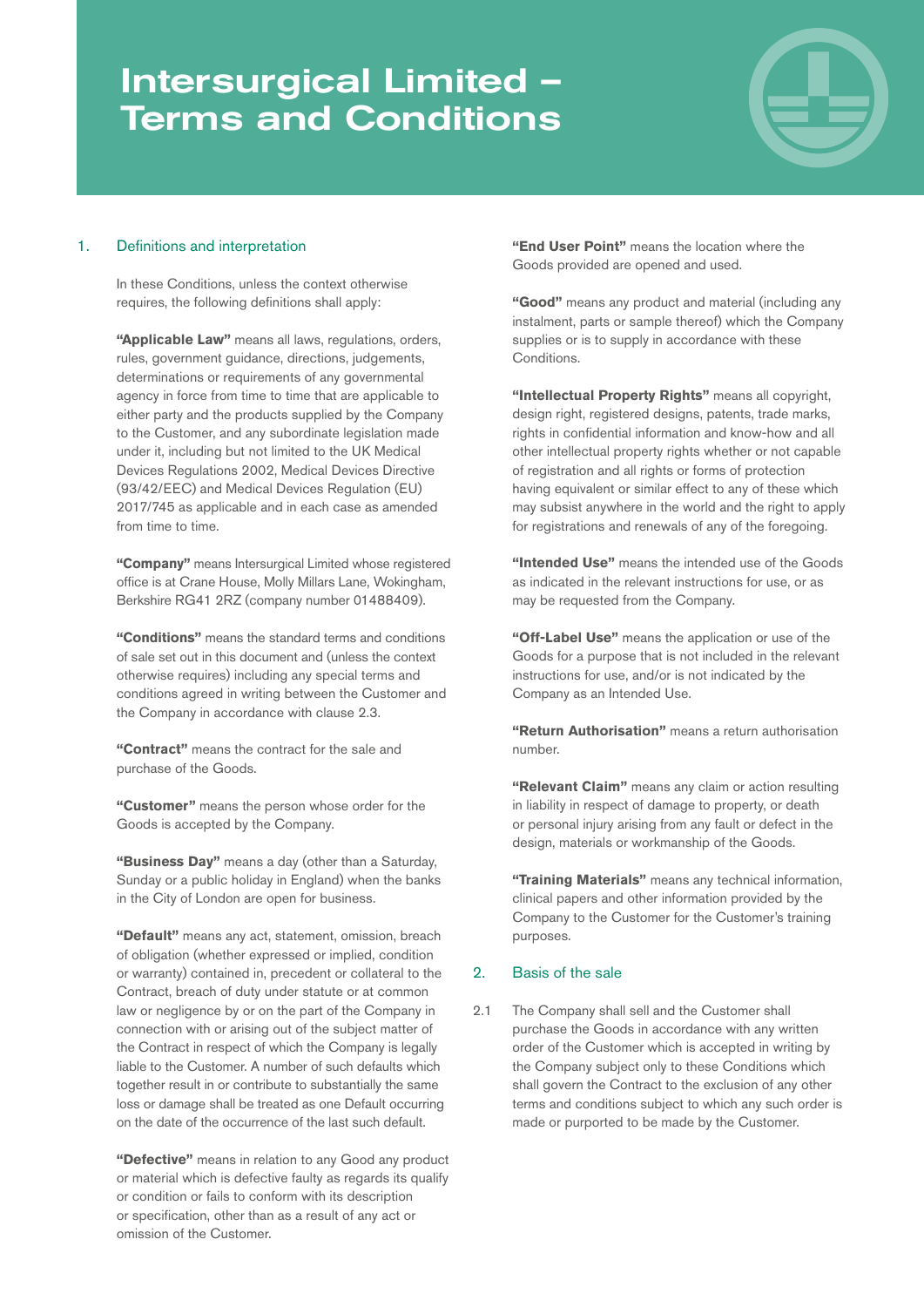- 2.2 Quotations issued to the Customer by the Company are (unless otherwise stated) in British Pounds Sterling and are exclusive of any applicable VAT and other taxes and may be withdrawn or varied at any time. The Company shall not be obliged to supply a smaller or larger quantity at the prices quoted in respect of any revised or subsequent order. No binding contract shall in any event arise until the Customer's written order has been accepted by the Company and confirmed [in writing] by the Company's authorised representative.
- 2.3 No variation of these Conditions shall be binding unless agreed in writing between the authorised representative of the Company and the Customer specifically referring to these Conditions.

The Company's employees or agents are not authorised to make any representations concerning the Goods unless confirmed by the Company in writing. Any advice or recommendation given by the Company or its employees or agents to the Customer or its employees or agents as to the storage, application or use of the Goods which is not confirmed in writing by the Company is followed or acted upon entirely at the Customer's own risk, and accordingly the Company shall not be liable for any such advice or recommendation which is not so confirmed.

#### 3. Orders and specifications

- 3.1 The Customer shall be responsible to the Company for ensuring the accuracy of the terms of any order submitted by the Customer (including its Customer account reference number and any applicable product reference codes, customer-specific pricing or delivery arrangements and required specification) and for giving the Company any necessary information relating to the Goods within a sufficient time to enable the Company to perform the Contract in accordance with its terms.
- 3.2 The quantity, quality and description of, and/or any specification for, the Goods shall be those set out in the Customer's order (if accepted by the Company). No orders for less than full box quantities of any Goods (where applicable) will be accepted.

No order which has been accepted by the Company may be cancelled by the Customer (whether before or after dispatch of the Goods) except with the prior agreement in writing of the Company and on terms that the Customer shall indemnify the Company in full against all loss (including loss of profit) costs (including the costs of all labour and materials used) damages, charges and expenses incurred by the Company as a result of cancellation.

## 4. Price of the Goods

4.1 The price of the Goods shall be the Company's quoted price or, where no price has been quoted, the price listed in the Company's published price list current at the date of acceptance of the order.

- 4.2 All prices quoted are subject to fluctuation in the cost of labour, materials, fuel, power, transport, currency rates and other costs. The Company reserves the right by giving notice to the Customer at any time before delivery, to increase the price of the Goods to reflect any increase in the cost to the Company which is due to any factor beyond the control of the Company (including, without limitation, any significant increase in the costs of labour, materials or other costs of manufacture), any change in delivery dates, quantities or specifications for Goods which is requested by the Customer, or any delay caused by instructions of the Customer or failure of the Customer to give the Company accurate information or instructions. Without prejudice to clause 2.2, where the price increases after the Company has confirmed the Customer's order the Company shall notify the Customer with a revised written confirmation and the Customer shall have 7 days to confirm whether the new price is acceptable. If the Customer does not notify the Company in writing that it wishes to cancel its order within 7 days of the revised confirmation the Company may proceed with dispatch of the Goods in accordance with the terms of that revised confirmation.
- 4.3 Unless otherwise agreed in writing between the Customer and the Company all prices are given by the Company on an EX WORKS basis exclusive of packaging costs and charges and, where the Company agrees to deliver the Goods otherwise than at the Company's premises, the Customer shall be liable to pay the Company's charges for transport, packaging and insurance.
- 4.4 Unless otherwise specified in writing by the Company, the price is exclusive of amounts in respect of any applicable Value Added Tax (VAT) and any other tax or duty relating to the manufacture, transportation, export, import, sale or delivery of the Goods. For the avoidance of doubt, the Customer shall pay all taxes, duties, customs or other fees of any nature imposed upon the sale of the Goods by any federal, state or local authority and, in the event the Company is required to prepay any such sums, the Customer will reimburse the Company for the same.
- 4.5 Where under the Contract any party agrees to pay to any other party any sum or to furnish to any other party consideration which (in either case) is consideration for a taxable supply that sum or consideration shall be exclusive of Value Added Tax payable on it and the Recipient of the supply shall pay Value Added Tax in addition to any sum or consideration on receipt of a valid Value Added Tax invoice from the relevant party.
- 4.6 The cost of pallets and returnable containers may be charged to the Customer in addition to the price of the Goods, where such pallets and/or returnable containers are not returned to the Company within 14 days of delivery.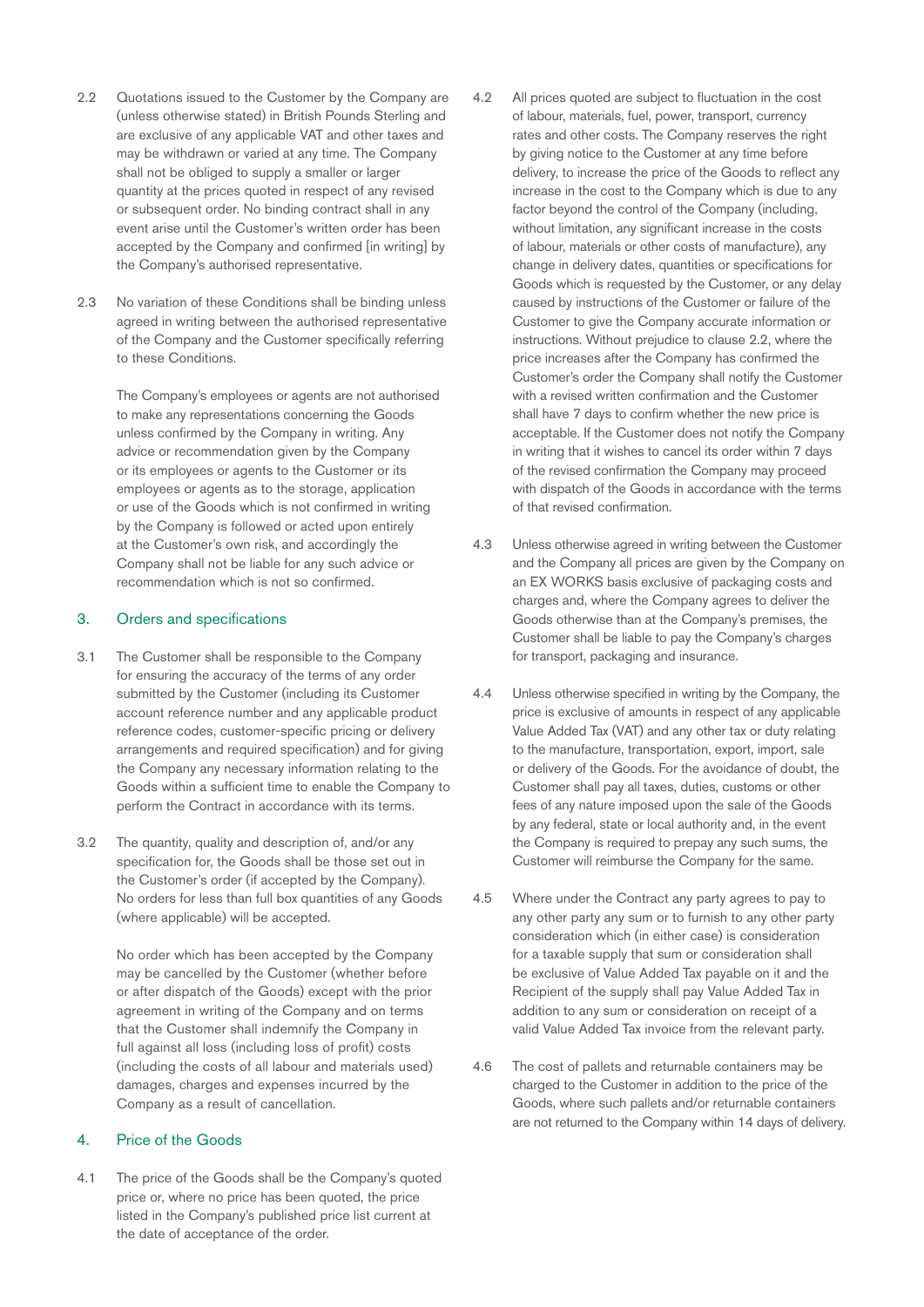#### 5. Payment terms

- 5.1 Subject to any special terms agreed in writing between the Customer and the Company, the Company shall be entitled to invoice the Customer for the price of the Goods (a) in the case of non-account customers, at any time after the Company has issued its written confirmation of the Customer's order; or (b) in the case of account customers, on or at any time after delivery of the Goods. Without prejudice to the preceding sentence, where the Goods are to be collected by the Customer or the Customer wrongfully fails to take delivery of the Goods the Company shall be entitled to invoice the Customer for the price at any time after the Company has notified the Customer that the Goods are ready for collection or (as the case may be) the Company has tendered delivery of the Goods.
- 5.2 The Customer shall pay the price of the Goods to the bank account nominated by the Company: (a) in the case of non-account customers, in advance of dispatch of the Goods; or (b) in the case of account customers, in accordance with the payment agreed terms for the Customer's account. The time of payment shall be of the essence of the Contract. All payments shall be made in full, in British Pound Sterling (GBP), unless an alternative currency is expressly permitted by the Company in its invoice, without deduction in respect of any set-off or counterclaim.
- 5.3 If the Customer fails to make any payment on the due date then without prejudice to any other right or remedy available to the Company, the Company shall be entitled to: (a) cancel the Contract or suspend any further deliveries to the Customer; (b) appropriate any payment made by the Customer to such of the Goods (or the goods supplied under any other contract between the Customer and the Company) as the Company may think fit (notwithstanding any purported appropriation by the Customer); and (c) charge the Customer interest (both before and after any judgment) on the amount unpaid, at the rate of 4% per annum over the base rate for the time being of Natwest Bank PLC (such interest being deemed to accrue from day to day and being compounded on the last day of each calendar month) until payment is made.
- 5.4 The Company reserves the right, in its sole discretion, to require payment in cleared funds at any time after issuing its written confirmation of the Customer's order to the Customer.

## 6. Delivery

- 6.1 Delivery shall be made by the Company notifying the Customer that the Goods are available for collection or if the Company has agreed an alternative point for delivery, by the Company delivering the Goods to, as relevant, that agreed location or delivery agent. The Company shall endeavour to deliver the Goods by the date quoted for delivery but such date is not guaranteed nor shall the time for delivery be of the essence unless previously agreed by the Company in writing. The date quoted for delivery shall be extended by a reasonable period if there is any delay caused by any cause beyond the reasonable control of the Company. The Goods may be delivered by the Company in advance of the quoted delivery date. The Company shall have no liability whatsoever for any act or omission of a delivery agent appointed (whether by the Company or the Customer) to take receipt of the Goods in accordance with this clause.
- 6.2 The Company shall be entitled to deliver the Goods in separate instalments. Where the Goods are to be delivered in instalments, each delivery shall constitute a separate contract and failure by the Company to deliver any one or more of the instalments in accordance with these Conditions or any claim by the Customer in respect of any one or more instalments shall not entitle the Customer to treat the Contract as a whole as repudiated.
- 6.3 If the Customer fails to take delivery of the Goods at or fails to give the Company adequate delivery instructions by the time stated for delivery (otherwise than by reason of any cause beyond the Customer's reasonable control or by reason of the Company's fault) then without prejudice to any other right or remedy available to the Company, the Company may: (a) arrange storage the Goods at the Customer's risks until physical possession has been transferred to the Customer or its courier or transport agent and charge the Customer for the reasonable costs (including insurance) of storage; or (b) sell the Goods at the best price readily obtainable and (after deducting all reasonable storage and selling expenses) account to the Customer for the excess over the price under the Contract or charge the Customer for any shortfall below the price under the Contract.

Save as provided in this clause 6.4, all orders once accepted by the Company are non-cancellable, nonreturnable and non-refundable. In the event that the Customer wishes to return any Defective Goods to the Company, it shall (without prejudice to clause 9) first notify the Company and obtain a Return Authorisation from the Company and shall then comply with any return procedures specified by the Company. Following receipt of the return of any Defective Goods, the Company shall refund or credit the Customer the price of any Defective Goods and associated reasonable costs and charges of return incurred by the Customer.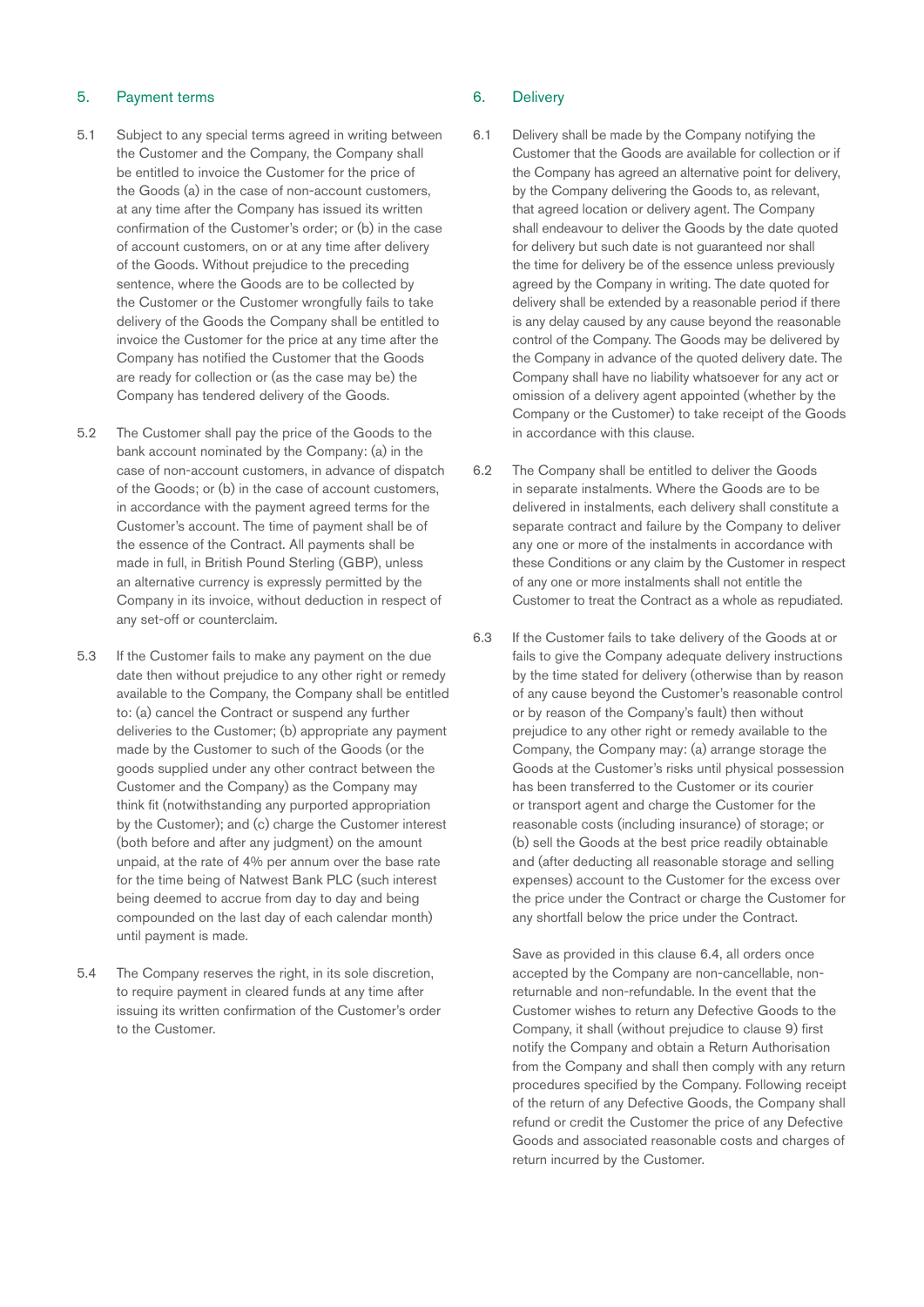## 7. Risk and property

- 7.1 Risk of damage to or loss of the Goods shall pass to the Customer: (a) in the case of Goods to be delivered at the Company's premises, at the time when the Company raises its invoice for those Goods; or (b) in the case of Goods to be delivered otherwise than at the Company's premises, at the time of delivery to the agreed place or party or, if the Customer wrongfully fails to take delivery of the Goods, the time when the Company has tendered delivery of the Goods.
- 7.2 Notwithstanding delivery and the passing of risk in the Goods, or any other provision of the Contract, the property in the Goods shall not pass to the Customer until the Company has received in cash or cleared funds payment in full of the price of the Goods and all other goods agreed to be sold by the Company to the Customer for which payment is then due.
- 7.3 Until such time as the property in the Goods passes to the Customer, the Customer shall: (a) hold the Goods as the Company's fiduciary agent and bailee; (b) keep the Goods separate from those of the Customer and third parties and properly stored (in appropriate conditions), protected, insured and identified as the Company's property; and (c) be entitled to use the Goods in the ordinary course of its business (unless the Company revokes such entitlement in writing). On any such use of the Goods the Customer shall use those Goods as have been longest in its possession.
- 7.4 Until such time as the property in the Goods passes to the Customer (and provided that the Goods are still in existence and have not been resold) the Company shall be entitled: (a) at anytime to enter upon any premises where the Goods are stored to inspect them; and (b) at any time to require the Customer to deliver up the Goods to the Company and, if the Customer fails to do so forthwith, to enter upon any premises of the Customer or any third party where the Goods are stored and repossess the Goods.
- 7.5 The Customer shall not be entitled to pledge or in any way charge by way of security for any indebtedness any of the Goods which remain the property of the Company, but if the Customer does so, all monies owing by the Customer to the Company shall (without prejudice to any other right or remedy of the Company) forthwith become due and payable.
- 7.6 The provisions set out in this clause shall be without prejudice to the obligation of the Customer to purchase the Goods.

## 8. Customer obligations

8.1 The Training Materials are for the use of the Customer and its personnel in connection with its use of the Goods and shall not be resold or otherwise exploited.

- 8.2 The Customer shall use the Goods in compliance with the Company's instructions and with all Applicable Laws and regulations.
- 8.3 The customer shall at all times comply with its obligations under Applicable Law for medical devices, including without limitation any obligations relating to product compliance verification, packaging and labelling, post-market surveillance and co-operation with regulatory authorities.
- 8.4 The Customer shall promptly inform the Company of (i) any changes to Applicable Laws, regulations and standards of which it becomes aware and (ii) any complaints in relation to the Goods that it receives and then investigate and respond to the complaint in accordance with the Company's complaint procedures (as notified in writing) and report back to the Company the outcome of any such procedure.
- 8.5 The Customer shall employ and maintain appropriate, up-to-date and accurate traceability records to enable the immediate return of any Goods, or batches of Goods, to the Company in the event of a product recall. Such records shall be available for inspection by the Company.
- 8.6 The Customer shall, as soon as it becomes aware of any matter which may result in a Relevant Claim against the Company: (a) give the Company written notice of the same, with all relevant details; (b) give the Company access to and allow copies to be taken of any materials, records or documents as the Company may require to take action under this clause and clause 8.6 below; (c) allow the Company the exclusive conduct of any proceedings and, at the Company's cost (save where the Relevant Claim has arisen as a result of an act or omission of the Customer), take any action that the Company directs to defend or resist the matter; and (d) not admit liability or settle the Relevant Claim without the Company's written consent.
- 8.7 The Customer shall, at the cost of the Company, give any assistance that the Company shall reasonably require to, as a matter of urgency, carry out a product recall of the Goods.
- 8.8 Where the Customer purchases Goods which are not delivered to an End User Point, the Customer shall provide the Company, on a monthly basis, with sales distribution data to include the following details: product code, product description, quantity, purchase price and final delivery point.
- 8.9 The Customer shall use the Goods in accordance with their Intended Use. Any Off-Label Use, including reprocessing, remanufacture, alteration, modification, repair or repackaging is the sole responsibility of the Customer as the remanufacturer. For the avoidance of doubt, this includes all legal requirements for safety, quality and performance relating to CE marking and conformity with Applicable Law.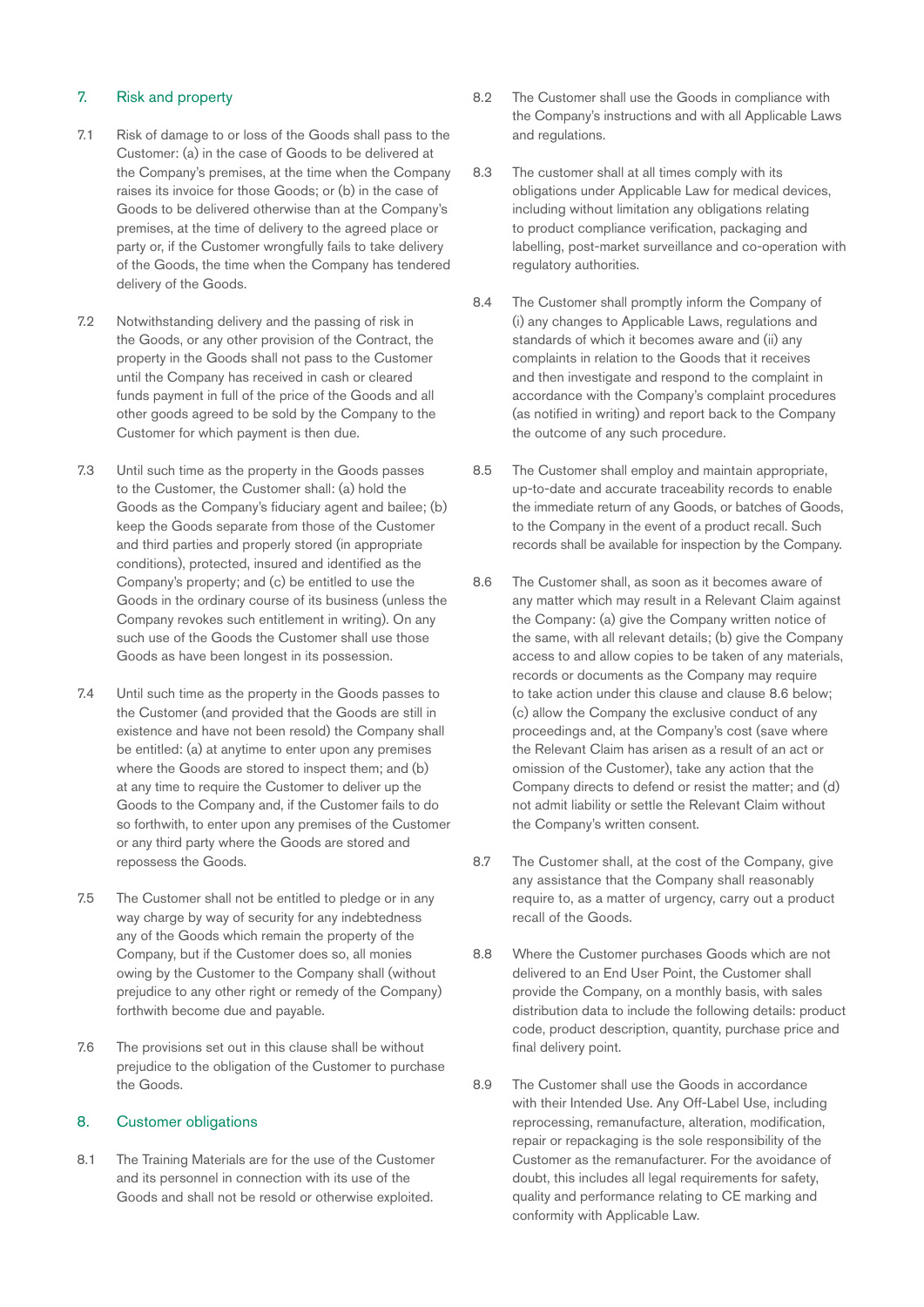## 9. Notification of Claims

- 9.1 The Company shall have no liability for claims by the Customer for non-delivery, shortages, damage or loss in transit unless: (a) the Customer inspects the Goods and notifies the Company within 7 days of (as the case may be) the date the Company notifies the Customer that the Goods are ready for collection or the date the Company notifies the Customer the Goods are due to be delivered to any agreed alternative location or delivery agent; (b) the Company has the opportunity to inspect the Goods before any use is made thereof by the Customer; and (c) after delivery, the Goods have been stored and handled in accordance with the Company's instructions and recommendations. Any remedy under this clause 9.1 shall be limited, at the Company's option, to the replacement or repair of any Goods which are proven, to the Company's satisfaction, to have been non-delivered, lost or damaged in transit to the Customer. Where the Customer does not notify the Company of any claim in accordance with this clause 9.1, the Goods shall be deemed delivered free of defects and in the correct quantity on the date for delivery notified by the Company to the Customer.
- 9.2 Without prejudice to clause 9.3, any claim which relates to Defective Goods shall (whether or not delivery is refused by the Customer) be notified to the Company within 7 days from the date of delivery (in accordance with clause 6.1) or (where the defect or failure was not apparent on reasonable inspection) within a reasonable time after discovery of the defect or failure. Where the Customer does not notify the Company in accordance with this clause 9.2, the Goods shall be deemed delivered free of defects and in the correct quantity on the date for delivery notified by the Company to the Customer.
- 9.3 If delivery of Defective Goods is not refused, and the Customer does not notify the Company of any claim in accordance with the provisions of clause 9.1 or 9.2, as relevant, the Customer shall not be entitled to reject the Goods and the Company shall have no liability for such Defective Goods, and the Customer shall be bound to pay the price as if the Goods had been delivered in accordance with the Contract.
- 9.4 The Customer shall have no right to reject any deliveries of Goods on the grounds of variation of quantity from the Customer's order where such variation is not more than 5% or not less than 5% of the quantity of Goods ordered.

## 10. Warranty, liability and remedies

- 10.1 The Company warrants that the Goods will correspond with their specification (including any relevant BS, EN, ISO applicable local standard) at the time of delivery and will be free from defects in material and workmanship at the time of delivery (in accordance with clause 6.1).
- 10.2 The above warranty is given by the Company subject to the following conditions:
	- (a) the Company shall be under no liability in respect of any defect in the Goods arising from any drawing, design or specification supplied by the Customer;
	- (b) the Customer makes any further use of such Goods after giving notice in accordance with clause 9.1 or 9.2 as relevant;
	- (c) the Company shall be under no liability under the above warranty (or any other warranty, condition or guarantee) in respect of (i) any defect arising from fair wear and tear, wilful damage, negligence, failure to follow the Company's instructions (whether oral or in writing and including instructions as to the use, storage, installation and maintenance); (ii) use of the Goods contrary to the Company's instruction manual or use otherwise than in accordance with the good trade practice and/or relevant BS, EN, ISO or other standards regarding the same), (iii) alteration or repair of the Goods without the Company's approval; or (iv) any damage or defect arising in the course of transit of the Goods by the Customer or its courier or transport agent;
	- (d) the Company shall be under no liability under the above warranty (or any other warranty, condition or guarantee) if the Goods differ from their description or specification as a result of (i) changes made to ensure they comply with applicable statutory or regulatory requirements (included any BS, EN, ISO or other industry standards) or (ii) the Customer's failure to check any acceptance, order confirmation or invoice provided by the Company's; and
	- (e) the Company shall be under no liability under the above warranty (or any other warranty, condition or guarantee) if the total price for the Goods has not been paid by the due date for payment.
- 10.3 Where any valid claim in respect of any of the Goods which is based on any defect in the quality or condition of the Goods or their failure to meet specification is notified to the Company in accordance with these Conditions, the Company shall, at its sole discretion (and subject to clause 10.2 above), replace the Goods (or the part in question) free of charge or credit or refund to the Customer the price of the Goods (or a proportionate part of the price) but the Company shall have no further liability to the Customer.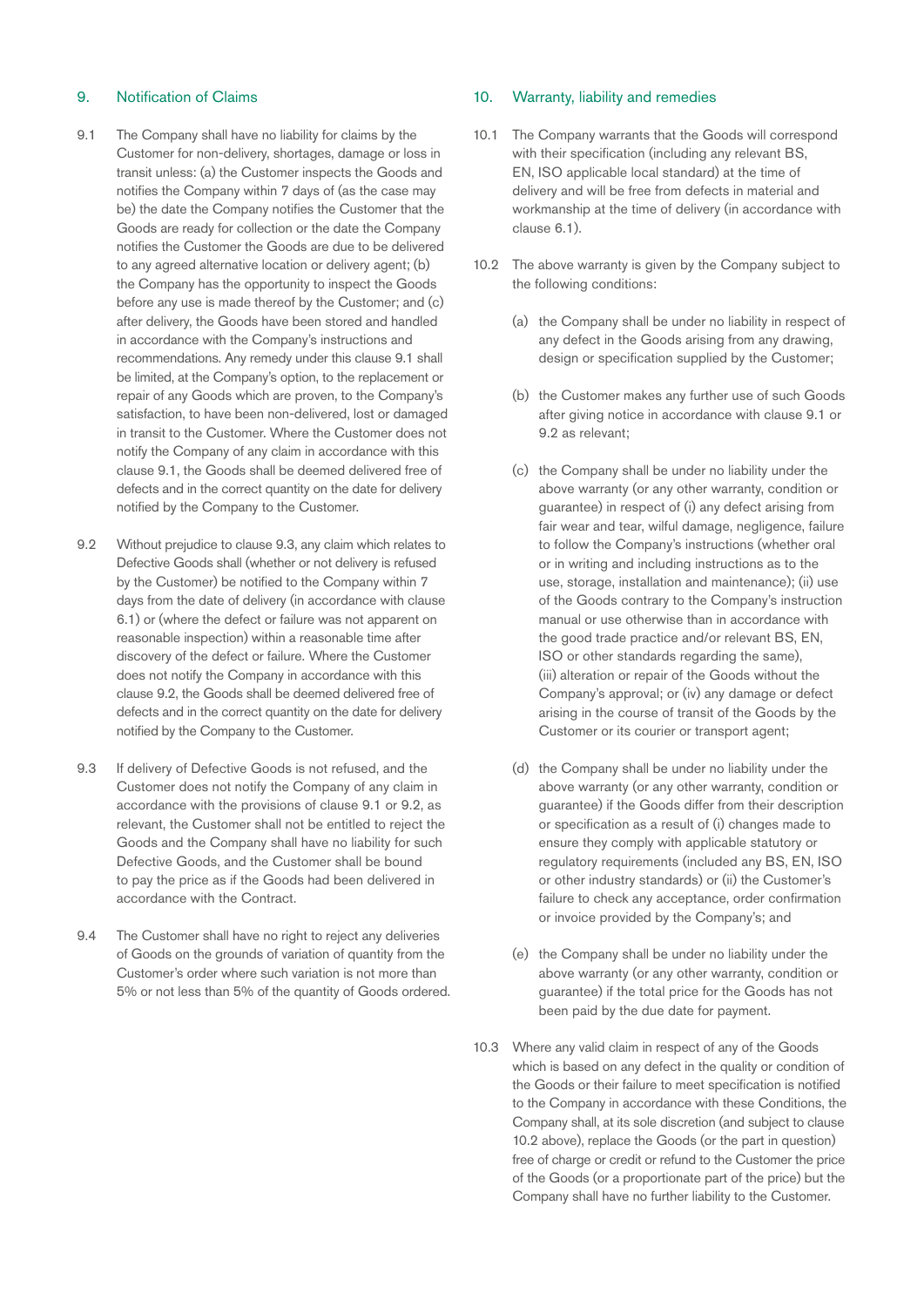10.4 Save as expressly provided in these Conditions all warranties, conditions or other terms implied by statute or common law are excluded to the fullest extent permitted by law.

#### *Liability and remedies*

- 10.5 The Customer acknowledges that it has entered into the Contract in reliance only on the representations, warranties promises and terms contained in the Contract and, save as expressly set out in the Contract, the Company shall have no liability in respect of any other representation, warranty or promise made prior to the date of the Contract unless it was made fraudulently. The only remedy available in respect of any misrepresentation or untrue statement made by the Company (other than those made fraudulently) shall be a claim for damages for breach of contract under the Contract and, to the extent that any such representation or statement is not contained in the Contract, then it shall be deemed to be contained for the purpose of applying this provision.
- 10.6 The Customer shall inform the Company of any Default and afford the Company reasonable opportunity to correct the Default.
- 10.7 In relation to any Default the Company will accept unlimited liability for: (a) death or personal injury caused by the negligence of the Company; (b) any breach of its obligations implied by Section 12, Sale of Goods Act 1979 or Section 2, Supply of Goods and Services Act 1982; and (c) anything else for which the Company cannot at law limit or exclude its liability.
- 10.8 Except as provided in clause 10.7 the Company will not be liable for the following loss or damage arising directly or indirectly out of any Default and even if foreseeable by the Company: (a) economic loss including administrative and overhead costs, loss of profits, business, contracts, revenues, goodwill, production and anticipated savings; (b) loss arising from any claim made against the Customer by any other person; or (c) loss or damage arising from the Customer's failure to fulfil its responsibilities including any of its obligations under Applicable Law or any matter under the control of the Customer.
- 10.9 Except for the liabilities accepted by the Company under clause 10.7 the Company's liability for any one Default shall be limited to a sum equivalent to 125% of the price paid for the Goods which are the subject of that Default.
- 10.10 If any part of this clause is found to be unenforceable by any court or competent authority or would be found to be unenforceable if it were interpreted or construed in a particular way, then, it is the parties express intention that the relevant wording should be interpreted or construed so as to avoid such a finding and that, in the event of such a finding, the remainder of the provision in question shall be interpreted or construed to give it full effect.

## 11. Health and Safety

11.1 The Customer agrees to pay due regard to any information (including any revisions thereof) supplied by the Company (and is deemed to have read and understood it) relating to the use for which the Goods are designed or have been tested or concerning conditions necessary to ensure that the Goods will be safe when they are being set, used, cleaned or maintained by the Customer or when they are being dismantled or disposed of, and the Customer undertakes to take such steps as may be specified by the above information to ensure that, as far as reasonably practicable, the Goods will be safe for such use(s) at all times as mentioned above.

#### 12. Force Majeure

12.1 The Company shall not be liable to the Customer or be deemed to be in breach of the Contract by reason of any delay in performing, or any failure to perform, any of the Company's obligations in relation to the Goods, if the delay or failure was due to any cause beyond the Company's reasonable control. Without prejudice to the generality of the foregoing, the following shall be regarded as causes beyond the Company's reasonable control: (a) act of God or nature, explosion, flood, tempest, fire or accident; (b) strikes, lock-outs or other industrial actions or trade disputes (whether involving employees of the Company or third parties); (c) war or threat of war, sabotage, insurrection, civil disturbance or requisition; (d) import or export regulations or embargos; (e) difficulties in obtaining raw materials, labour, fuel, parts or machinery; (f) power failure or breakdown in machinery.

#### 13. Intellectual Property and Confidentiality

- 13.1 The Goods include Intellectual Property Rights which, as between the Company and the Customer, are and shall remain the property of the Company. The Company owns Intellectual Property Rights all documents, drawings, specifications, designs, programmes or any other material prepared by the Company.
- 13.2 The Customer agrees that the Intellectual Property Rights in the Goods (and materials referred to in clause 13.1) may not be reproduced, disclosed or used in any way except with the prior written consent of the Company. The Customer agrees that it will not remove the copyright or trade mark notice(s) from any Goods supplied under the Contract or any materials referred to in clause 13.1.
- 13.3 The Company has not knowingly infringed any patent or other registered rights of any third party but does not warrant or give any assurance to the Customer that any Goods do not infringe the patent rights of any third party.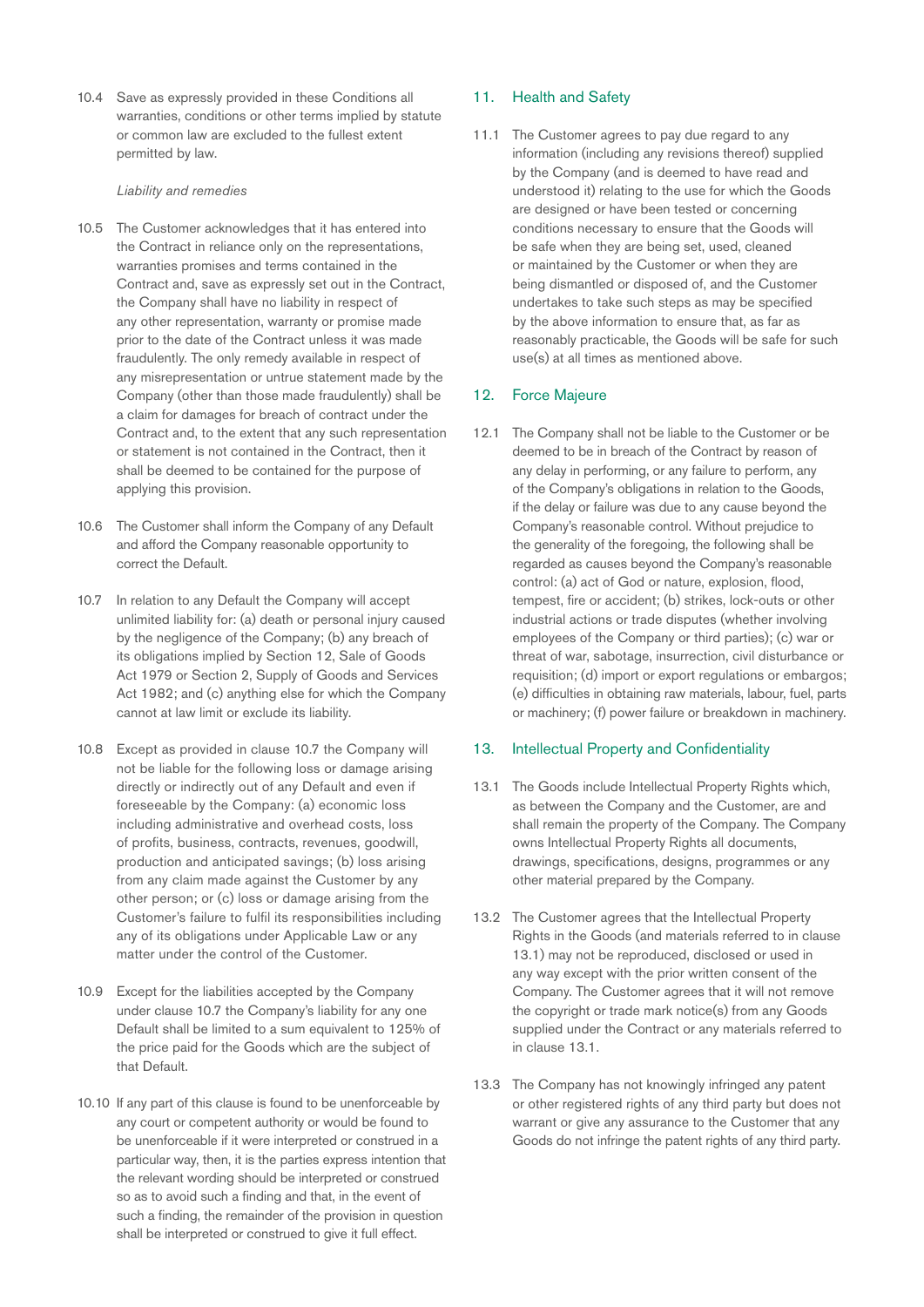- 13.4 Except as required by law or by any relevant regulatory or government authority, or to the extent that information has entered the public domain through no fault of the receiving party, each party shall treat as strictly confidential all information of a confidential or proprietary nature relating to the Contract or arising from any negotiations between the parties and shall only release such information to those of its employees as shall have a need to know. The obligations under this clause 13.4 shall apply for 12 months from the date of the Customer's most recent order accepted by the Company.
- 13.5 The Customer warrants that no information or specification or instructions or materials given to the Company shall give rise to any actual or alleged infringement of the Intellectual Property Rights of any third party.

#### 14. Insolvency of Customer

- 14.1 This clause applies if: (a) the Customer makes any voluntary arrangement with its creditors or becomes subject to an administration order or (being an individual or firm) becomes bankrupt or (being a Company) goes into liquidation (otherwise than for the purpose of a solvent amalgamation or reconstruction); (b) an encumbrancer takes possession, or a receiver is appointed, over any of the property or assets of the Customer; (c) the Customer ceases, or threatens to cease, to carry on business; or (d) the Company reasonably apprehends that any of the events mentioned above is about to occur in relation to the Customer and notifies the Customer accordingly.
- 14.2 If this clause applies then, without prejudice to any other right or remedy available to the Company, the Company shall be entitled to cancel the Contract or suspend any further deliveries under the Contract without liability to the Customer, and if the Goods have been delivered but not paid for the price shall become immediately due and payable notwithstanding any previous agreement or arrangement to the contrary.
- 14.3 Termination of the Contract, however arising, shall not affect any of the parties' rights and remedies that have accrued as at termination. Clauses which expressly or by implication survive termination of the Contract shall continue in full force and effect.

## 15. General

- 15.1 The Company may at its sole discretion at any time appoint one or more sub-contractors to carry out all or any of its obligations hereunder provided that the acts and omissions of any sub-contractor so appointed shall (save for the avoidance of doubt the acts and omissions any delivery agent appointed (whether by the Company or the Customer) to whom Goods are delivered in accordance with clause 6.1), for the purposes of the Contract, be deemed to be an act or omission of the Company.
- 15.2 Any notice to either party under the Contract shall be in writing in English signed by or on behalf of the party giving it and shall, unless delivered to a party personally, be left at or sent by prepaid first class post (or airmail, if abroad), prepaid recorded delivery (or international equivalent) to the address of the party as notified in writing from time to time. A notice shall be deemed to have been served at the time of delivery, if delivered personally, [if sent by email, 12 hours after the email is sent], or on the second Business Day after posting within the United Kingdom and the fifth Business Days after posting for international delivery.
- 15.3 Either party may, in whole or in part, release, compound, compromise, waive or postpone, in its absolute discretion, any liability owed to it or right granted to it under the Contract by the other party without in any way prejudicing or affecting its rights in respect of any other liability or right not so released, compounded, compromised, waived or postponed. No single or partial exercise or failure or delay in exercising any right, power or remedy by either party shall constitute a waiver by that party of, or impair or preclude any further exercise of that or any right, power or remedy arising under the Contract or otherwise.
- 15.4 To the extent that any provision of these Conditions is found by any court or competent authority to be invalid, unlawful or unenforceable in any jurisdiction (and without prejudice to clause 10.10, that provision shall be deemed not to be a part of these Conditions, it shall not affect the enforceability of the remainder of these Conditions nor shall it affect the validity, lawfulness or enforceability of that provision in any other jurisdiction.
- 15.5 Any reference in these Conditions to any provision of a statute shall be construed as a reference to that provision as amended, re-enacted or extended at the relevant time.
- 15.6 The headings in these Conditions are for convenience only and shall not affect their interpretation.